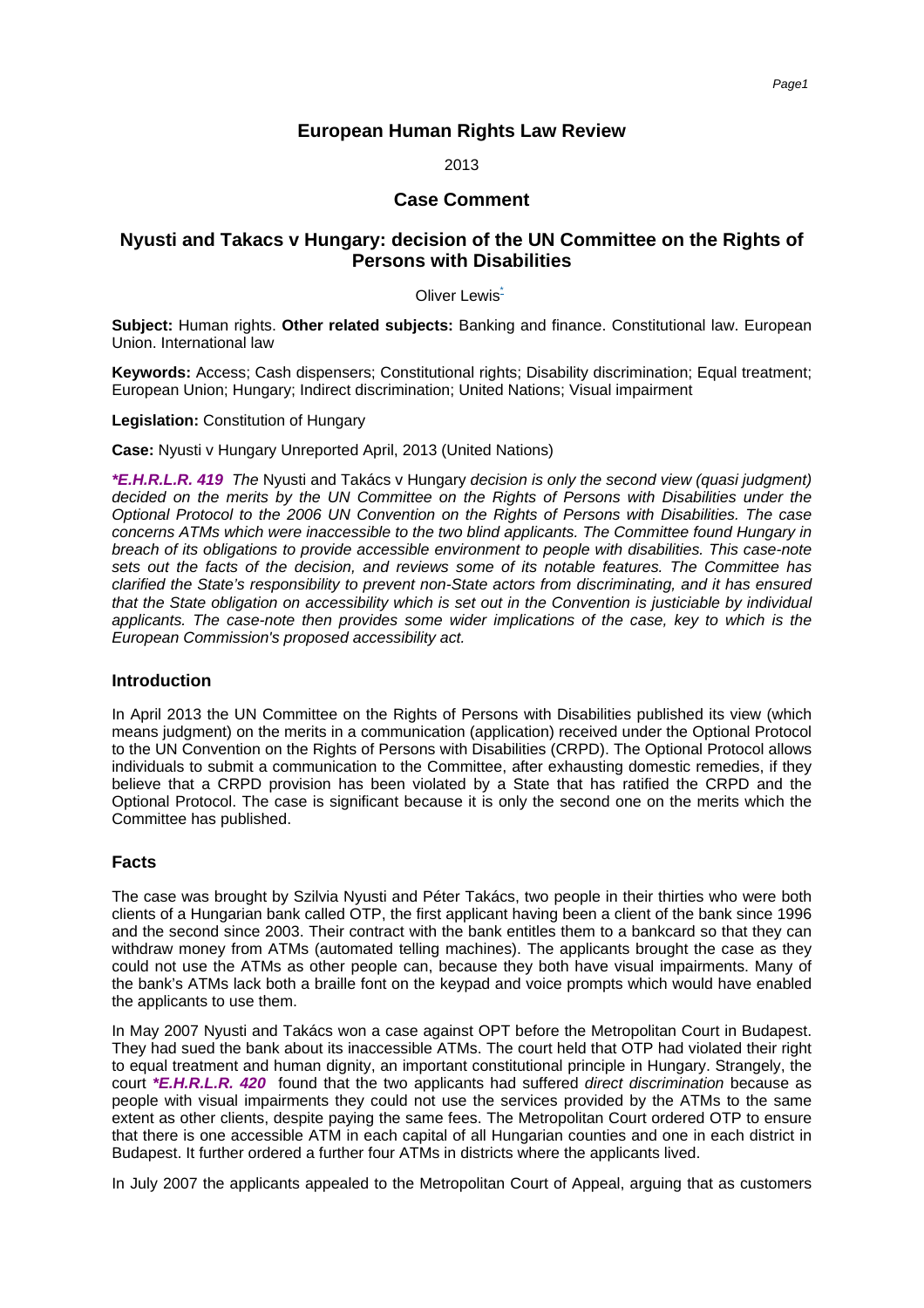of the bank they should not be forced to use specific ATMs. They wanted to stop the discrimination fully rather than settle for a partial solution, and demanded access to the bank's full range of ATMs. They asserted that it would cost the bank 0.12 per cent of its annual net income to retrofit all its ATMs. The bank contested this, arguing that making all ATMs accessible would, "motivate blind or visually impaired persons to use the ATMs without help, which would endanger not only the security of property but also personal safety of blind or visually impaired clients of the OTP." The appeal court rejected the applicant's appeal, rehearsing points under domestic law that are not relevant for the purpose of this case note. It did, however, disagree with the lower court's finding of direct discrimination and replaced this with a (surely correct) finding of indirect discrimination, stating that despite the fact that everyone could use the ATMs under the same conditions, the applicants were put in a less favourable situation compared to other clients due to their disability.

The applicants appealed to the Supreme Court, which issued a judgment in February 2009 largely upholding the ruling of the Metropolitan Court of Appeal. Having exhausted Hungarian legal remedies the applicants sent an individual communication to the UN Committee on the Rights of Persons with Disabilities under the Optional Protocol to the CRPD. Hungary ratified both the CRPD and its Optional Protocol in July 2007 and both instruments came into force in May 2008.

## **1. State responsibility to prevent discrimination by non-State actors**

The case provides further guidance to States as to their obligations to ensure that private entities make accessible products and services. Article 4 of the CRPD sets out the general obligations on States Party to the Treaty. Paragraph (e) of art.4 sets out a duty to "take all appropriate measures to eliminate discrimination on the basis of disability by any person, organization or private enterprise". The wording sets a high bar. It requires not just an action plan, not some steps, not reasonable measures, but all appropriate ones. As a private company, the OTP bank is a "private enterprise" for the purposes of the CRPD, so the CRPD Committee was interested to examine the measures which the Hungarian government had taken to prevent the OTP bank from exercising disability-based discrimination.

The CRPD further establishes a duty on the State to create an accessible environment. To this aim, the State must "develop, promulgate and monitor the implementation of minimum standards and guidelines for the accessibility of facilities and services open or provided to the public" (art.9(2)(a)). This provision does not merely oblige the State to organise accessible government-run services like hospital or schools, but the text requires that services provided to the public be accessible. This clearly includes banking services such as ATMs. In case this is not clear enough to States, the CRPD specifies that in fulfilling its accessibility obligation, States must ensure that companies "take into account all aspects of accessibility for persons with [disabilities".](#page-4-1)<sup>1</sup>

<span id="page-1-0"></span>In its judgment the CRPD Committee notes the Hungarian government's commitment to ensure that all ATMs are accessible to everyone with disabilities. Apparently the government had suggested to OTP that it prioritise the accessibility of newly-procured ATMs and in this regard had secured a promise from OTP to retrofit its entire network of ATMs within four years. The government had also requested the national Financial Supervisory Authority to identify regulatory measures to ensure disabled customers **\*E.H.R.L.R. 421** have access to banking services. Despite these impressive-sounding commitments, the CRPD Committee found that the two applicants and people similarly situated still do not have access to all ATMs operated by OTP. On this basis it found the Hungarian State in violation of its obligations under art.9(2)(b) of the CRPD.

## **2. Accessibility is justiciable**

<span id="page-1-2"></span><span id="page-1-1"></span>The applicants argued their case not only under art.9 CRPD, but also under art.5, which sets out the prohibition on disability-based discrimination. Disability-based discrimination means "any distinction, exclusion or restriction on the basis of disability which has the purpose or effect of impairing or nullifying the recognition, enjoyment or exercise, on an equal basis with others, of all human [rights".](#page-4-2)<sup>2</sup> The definition then specifies that a failure to provide reasonable accommodation constitutes discrimination. Reasonable accommodation itself is defined as the "necessary and appropriate modification and adjustments not imposing a disproportionate or undue burden, where needed in a particular case, to ensure to persons with disabilities the enjoyment or exercise on an equal basis with others of all human rights and fundamental [freedoms".](#page-4-3)<sup>3</sup> Strangely, given the provision's clear relevance in this case, the Committee refused to look at the case under art.5 on non--discrimination. It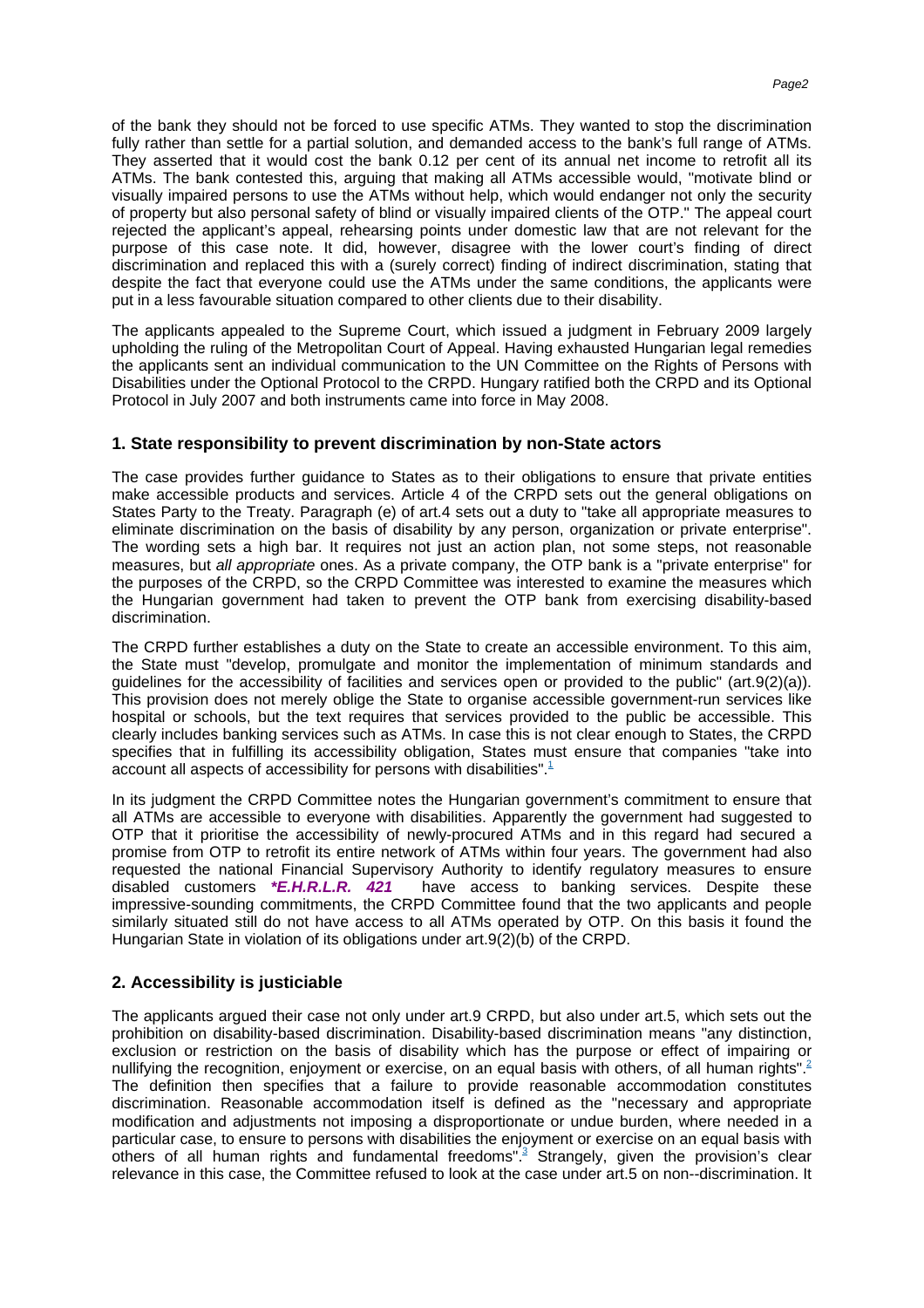offered no explanation why. The applicants argued their case also under art.12, which concerns legal capacity, a claim which the Committee dismissed, which seems to have been the correct approach. It offered no explanation why.

In contrast to art.5 which sets out a right (to non-discrimination), art.9 CRPD sets out the State's obligation (on accessibility) and nowhere in art.9 does the word "right" appear. The purpose of the provision is to, "enable persons with disabilities to live independently and participate fully in all aspects of life". This wording signposts to art.19 of the CRPD where the substantive right to independent living is set out. To this end, art.9 sets out a range of measures which it expects States Parties to take so that people with disabilities have "access, on an equal basis with others, to the physical environment, to transportation, to information and communications, including information and communications technologies and systems, and to other facilities and services open or provided to the public, both in urban and in rural areas." These measures include providing "in buildings and other facilities open to the public signage in Braille and in easy to read and understand [forms".](#page-4-4)<sup>4</sup> Article 9 therefore sets out extensive duties on the State. Before this case it was not known whether a CRPD State obligation was justiciable. It would have been interesting to read some legal reasoning about why or how a State obligation on accessibility gives rise to a justiciable claim, but the Committee offers none.

#### <span id="page-2-0"></span>**3. Separation of powers**

<span id="page-2-1"></span>In the remedies section of the decision, the CRPD Committee sets out general recommendations, sensibly calling on the government to ensure that legislation does not result in discrimination. Law reform is something usually within the competence of a government. The Committee then places a responsibility on the Hungarian government to ensure that "the manner in which it is applied by domestic courts is consistent with the State party's obligations to ensure that legislation does not have the purpose or effect of impairing or nullifying the recognition, enjoyment or exercise of any right for persons with disabilities on an equal basis with [others".](#page-4-5)<sup>5</sup> More specifically, to prevent a repetition of the narrow way in which the Hungarian courts dealt with this case, the CRPD Committee recommends that the government provide regular training to judges "on the scope of the Convention and its Optional Protocol […] in order for them **\*E.H.R.L.R. 422** to adjudicate cases in a disability-sensitive [manner".](#page-4-6)<sup>6</sup> The Committee took a similar approach to judicial training in its only other case decided on the merits, HM v Sweden, in December 2010.

<span id="page-2-2"></span>Judicial training on the CRPD and on non-discrimination more generally is undoubtedly sensible and much needed. That said, the CRPD Committee has opened itself up to the critique that it is inappropriate for it to have suggested that the executive branch of government should supervise or be responsible for ensuring the quality of the judicial branch. While this sort of recommendation is music to the ears of some governments, it will raise alarm bells for governments for whom the rule of law is more important. The risk is that they may well ignore the Treaty body's recommendation to prevent the perception of governmental interference with judicial decision-making.

In litigation conducted at the European Court of Human Rights government agents often find themselves defending dubious decisions of their country's courts which have failed for whatever reason to provide the applicant with an effective remedy. The government itself (or an arm of government such as the general prosecutor) may have been a party in these allegedly faulty domestic proceedings. And more likely than not the government was on the winning side of the litigation, provoking the individual to utilise the international justice system. Judgments of the European Court of Human Rights are often highly critical of domestic judgments and, silently, judges. But the Court refrains from recommending these judges undergo training. Presumably one of the reasons for this approach is the difficulty in pinpointing the cause of the faulty judgment. Just as qualified drivers sometimes drive dangerously, trained judges will sometimes issue low quality judgments.

<span id="page-2-3"></span>There is nothing in the Nyusti and Takács judgment to suggest that the CRPD Committee had before it any evidence that the Hungarian judges involved in domestic proceedings at first instance, appeal or Supreme Court level lacked training in the CRPD or non-discrimination law. The recommendation to undergo judicial training seems therefore not to be evidence-based, and may infuriate Hungarian judges and government officials alike, rather than nudge them into a space where judges apply the CRPD to good effect. Likely the CRPD Committee was encouraged to make the judicial training recommendation because the Treaty itself is so training-focused. For example, the provision on access to justice places an obligation on States Parties to "promote appropriate training for those working in the field of administration of [justice".](#page-4-7)<sup>7</sup> The way to ensure implementation of this duty is to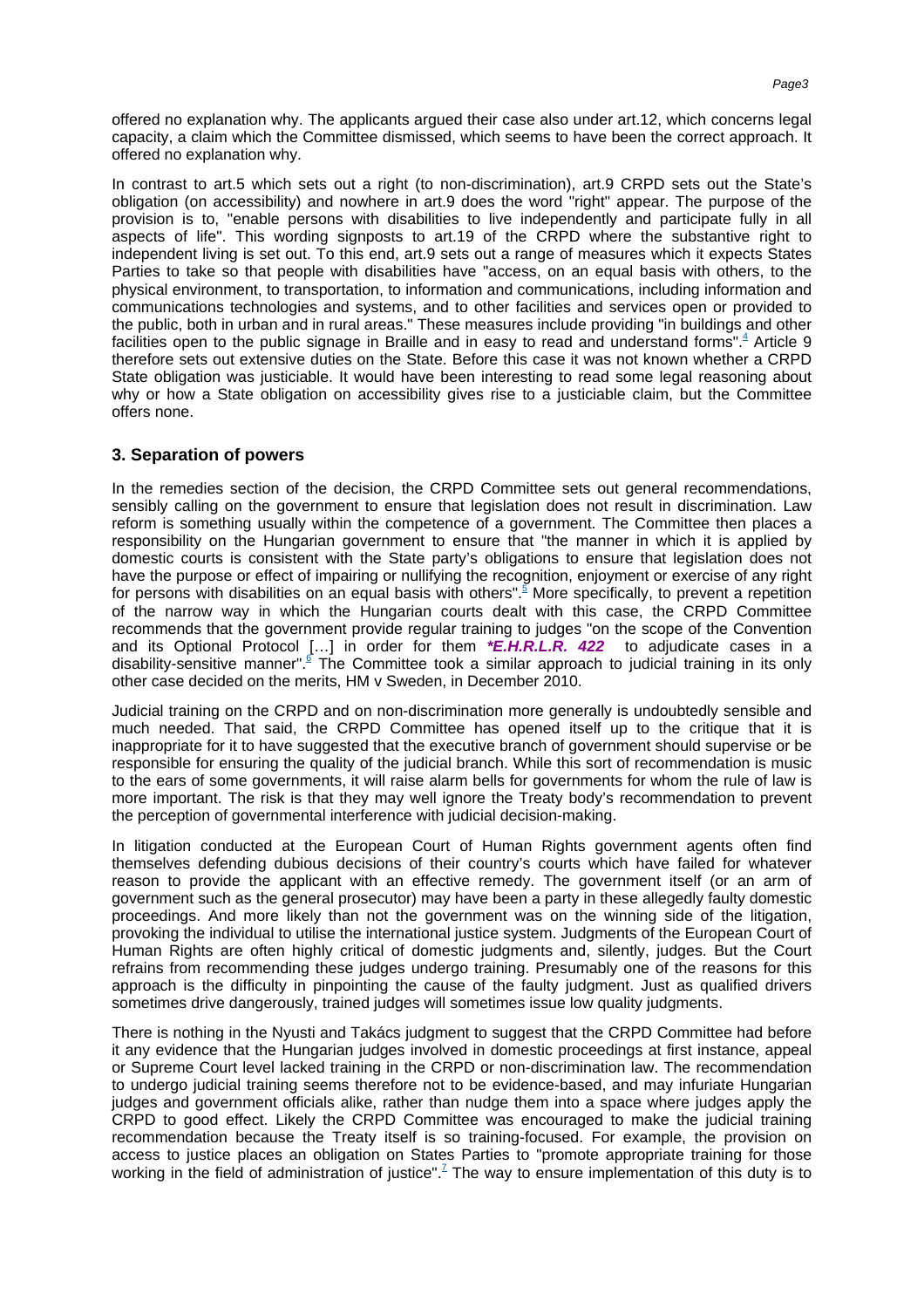<span id="page-3-1"></span><span id="page-3-0"></span>ask governments to report on it in their State reports, which they must submit within two years of entry into force of the CRPD in their jurisdiction and thereafter every four [years.](#page-4-8)<sup>8</sup> The CRPD Committee has already examined Hungary's compliance with the CRPD in September 2012. Its resultant concluding observations fail to mention a single word about Article 13 or access to [justice.](#page--1-0)<sup>9</sup> By encouraging a government to interfere with the judiciary as part of a remedy of an individual complaint, the CRPD Committee has opened itself to criticism of constitutional over-reach.

#### **4. Indirect discrimination need not be intended**

The lower court found that the two applicants had suffered direct discrimination, perhaps because of the confusing way in which the Hungarian Equal Treatment Act sets out the distinction. The ATM case clearly is one of indirect discrimination. In 2009 the UN Committee on Economic, Social and Cultural Rights issued a helpful general comment on the right to non-discrimination in which it states that indirect discrimination "refers to laws, policies or practices which appear neutral at face value, but have a **\*E.H.R.L.R. 423** disproportionate impact on the exercise of Covenant rights as distinguished by prohibited grounds o[f discrimination".](#page-5-0) $\frac{10}{10}$ 

<span id="page-3-2"></span>The CRPD does not distinguish between direct and indirect discrimination, but its definition of discrimination includes the indirect mode by stating that the effect (not just the intention) of the differential treatment can constitute discrimination. Mental health laws specifically legalise actions which would otherwise be arbitrary detention and assault: this could be framed as direct discrimination. But most discrimination against people with disabilities is indirect discrimination. Such discrimination need not be intended, and indeed in the instant case there was no evidence that the OTP bank wanted to discriminate against blind customers. Indirect discrimination is often about people being dis-abled to do activities (like work) or use things (like ATMs) because the employer (in the case of work) or the bank (in the case of an ATM) has not made any reasonable adjustments. In the Nyusti and Takács case the Metropolitan Court of Appeal was correct to re-label the differential treatment as indirect discrimination. Given that the CRPD Committee declined to examine the case under the non-discrimination provision of art.5 CRPD, it missed an opportunity to comment on this point.

## **5. Safety invoked to justify disability-based discrimination**

Lawyers representing the OTP bank deployed some creative legal arguments in defending the litigation in the Hungarian courts. In trying to convince judges that the bank need not refit ATMs to make them accessible, OTP argued that accessible ATMs pose a banking security risk for blind people, "due to their special situation". Before the Metropolitan Court of Appeal, OTP lawyers put forward the argument that retrofitting the ATMs would "motivate blind or visually impaired persons to use the ATMs without help" (which is exactly what the applicants wanted). Enabling blind people to withdraw their own money from an ATM, "would endanger not only the security of property but also the personal safety of blind or visually impaired clients of the OTP".

The CRPD Committee rejected these arguments, which thanks to the international litigation are now documented in the archive of human rights. Lawyers for OTP attempted to justify disability-based discrimination by pedalling an image of the disabled person as a pitiful incapable person who needs protection in their own best interests and for their personal safety. It is this line of argument, rather than the person with disability, which is deserving of pity.

## **6. Implications for the EU**

<span id="page-3-4"></span><span id="page-3-3"></span>In the general remedy section of the judgment, the CRPD Committee recommends that the Hungarian government adopt minimum standards for banking accessibility, and put in place a legal framework "with concrete, enforceable and time-bound benchmarks for monitoring and assessing the gradual modification and adjustment by private financial institutions of previously inaccessible banking services provided by them into accessible [ones."](#page-5-1)<sup>11</sup> Such benchmarks are currently being worked on at European Union level. Accessibility is a key concern for the EU. In 2007 the Commission issued Mandate 420 whose purpose is to develop accessibility standards for the built environment (which includes ATM machines). The mandate points out that "accessible built environments are economically attractive", and then lays out a process of developing a set of technical specifications, and a mechanism through which people responsible for public procurement can make easy use of harmonised requirements when ordering goods. **\*E.H.R.L.R. 424** [12](#page-5-2)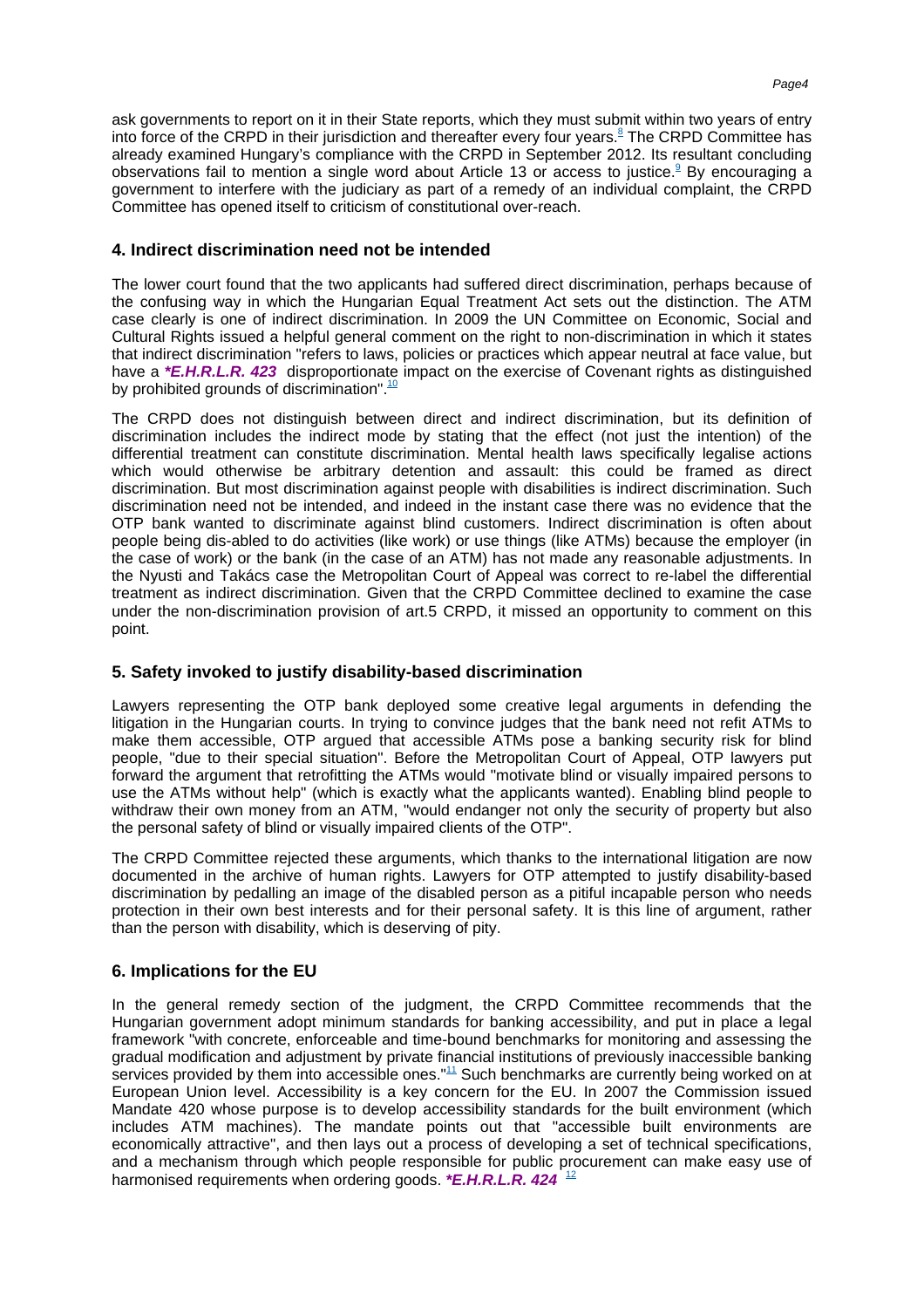In November 2010 the European Commission adopted the European Disability Strategy 2010–2020. One of the Strategy's eight areas for action is accessibility, which is framed as "a precondition for participation in society and in the economy". The strategy sets out proposals for the Commission to "use legislative and other instruments, such as standardisation, to optimise the accessibility of the built environment, transport and ICT". Furthermore the strategy commits the Commission to explore the feasibility of "adopting regulatory measures to ensure accessibility of products and services, including measures to step up the use of public [procurement".](#page-5-3)<sup>13</sup> In December 2010 the EU acceded to the CRPD, meaning that it must adhere to CRPD standards within its legal competencies and programmes. Compliance of its Disability Strategy and Mandate 420 with art.9 CRPD (set out above) is now a relevant concern.

<span id="page-4-9"></span>To this end, the Commission is considering introducing a European Accessibility Act. The new legislation may include developing specific standards for particular sectors to improve the functioning of the internal market for accessible products and services. Through a public consultation the Commission wished to "identify those goods and services that should be covered by a European initiative", which would be likely to be goods and services which, "are for common use by the public (such as ATMs), and that are important for inclusion and participation in [society".](#page-5-4)<sup>14</sup> The consultation ran from December 2011 to February 2012 but the results are not yet public.

<span id="page-4-10"></span>Banking accessibility is only one of the many sectors which need to be adjusted to fully reach an accessible environment, which is the utopia of art.9 CRPD. It would be wasteful of resources for individual Member States to embark on developing standards at national level. A much better idea (from the point of view of the Member States, taxpayers, and individual consumers) is for these standards to be harmonised across the EU, to ensure that goods and services are accessible both within the Member State where the person lives, and those to which they travel for work, study or leisure. "[P]roactively identifying solutions to reduce social exclusion of disabled persons" was one of the key political objectives of the Commission when it introduced the public consultation on the Accessibilit[y Act.](#page-5-5)<sup>15</sup>

<span id="page-4-12"></span><span id="page-4-11"></span>There is no draft text of the accessibility act, but according to one think tank, it will probably "harmonise accessibility requirements, stimulate innovation through the use of European standards, increase market incentives and public procurement, and improve the inclusion and participation of persons with disabilities in society and the economy.<sup>"16</sup> Whatever the resultant legislative proposal, it seems sensible in the light of the Nyusti and Takács case that the Commission proposes a European Accessibility Act with standards enforceable at EU level to avoid a fragmented approach, currently a major barrier for people with disabilities being equal consumers, traders, tourists, and workers.

#### **Oliver Lewis**

Executive Director

Mental Disability Advocacy Centre, Budapest

E.H.R.L.R. 2013, 4, 419-424

- <span id="page-4-0"></span>[\\*](#page-0-0). A shortened version of this article originally appeared on the author's blog, http://www.mdac.info/olivertalks.
- <span id="page-4-1"></span>[1](#page-1-0). Article 9(2)(b) of the CRPD.
- <span id="page-4-2"></span>[2](#page-1-1). Article 2 of the CRPD.
- <span id="page-4-3"></span>[3](#page-1-2). Article 2 of the CRPD.
- <span id="page-4-4"></span>[4](#page-2-0). Article 9(2)(d) CRPD.
- <span id="page-4-5"></span>[5](#page-2-1). Para.10(2)(c) of the judgment.
- <span id="page-4-6"></span>[6](#page-2-2). Para.10(2)(b) of the judgment.
- <span id="page-4-7"></span>[7](#page-2-3). Article 13(2) CRPD. This echoes a provision in paragraph (i) of the Preamble, in which States commit "[t]o promote the training of professionals and staff working with persons with disabilities in the rights recognized in the present Convention so as to better provide the assistance and services guaranteed by those rights."
- <span id="page-4-8"></span>[8](#page-3-0). Article 35 CRPD.